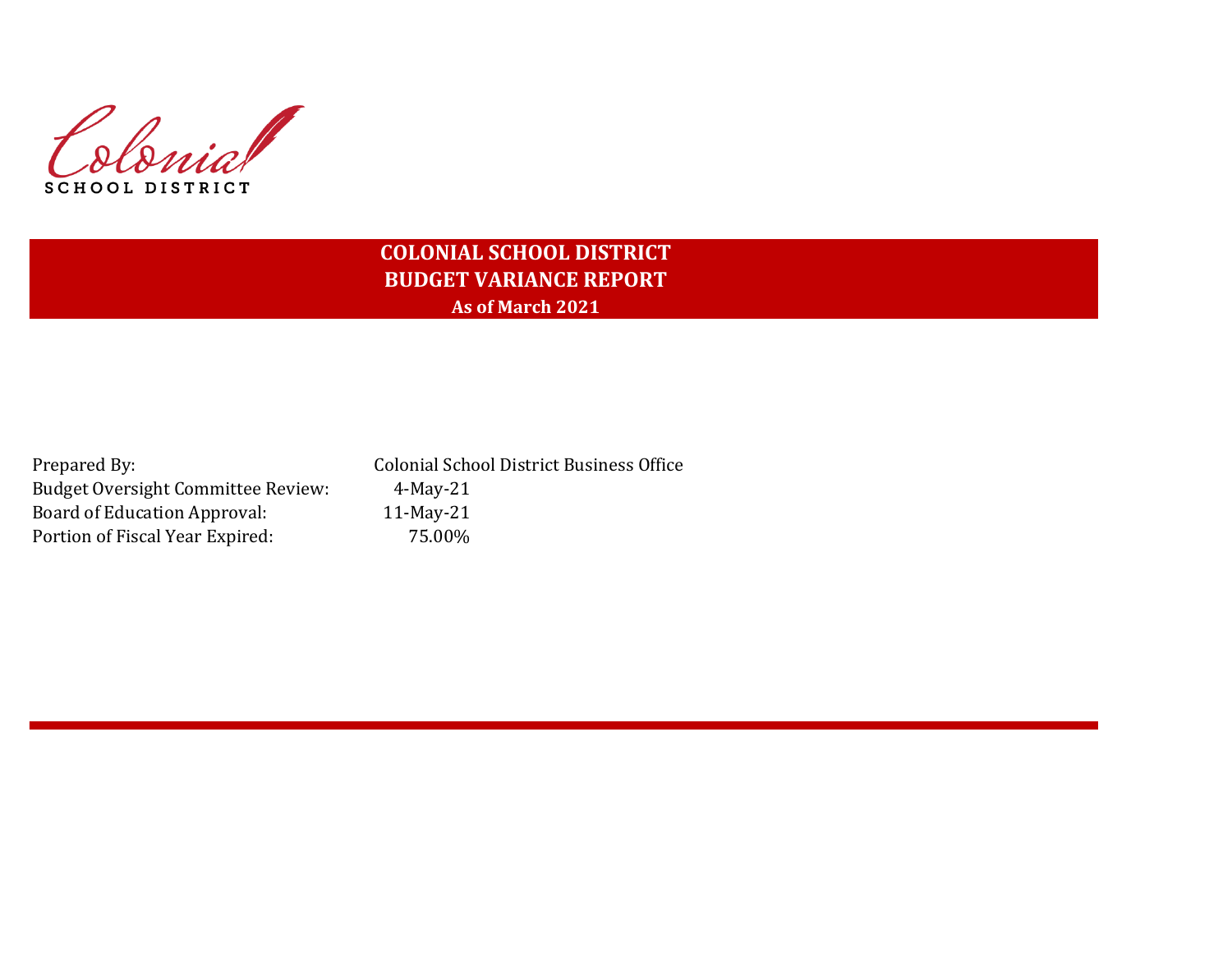#### **COLONIAL SCHOOL DISTRICT BUDGET VARIANCE REPORT FISCAL YEAR 2021 as of March 2021 SUMMARY OF REVENUE**

|                                     | <b>Board</b>  |               |                 |                 |
|-------------------------------------|---------------|---------------|-----------------|-----------------|
| SCHOOL DISTRICT                     | Approved      | Receipt       | Percent         |                 |
|                                     | <b>Budget</b> | to Date       | <b>Received</b> | <b>Variance</b> |
| <b>DISCRETIONARY STATE REVENUE</b>  |               |               |                 |                 |
| Division II, AOC                    | \$2,301,663   | 2,245,221.00  | 97.55%          | (56, 442.00)    |
| Division III, Equalization          | \$5,136,540   | 5,158,825.00  | 100.43%         | 22,285.00       |
| <b>Educational Sustainment Fund</b> | \$1,889,164   | 2,084,831.00  | 110.36%         | 195,667.00      |
| <b>SUBTOTAL</b>                     | 9,327,367     | 9,488,877.00  | 101.73%         | 161,510.00      |
| <b>RESTRICTED STATE REVENUE</b>     |               |               |                 |                 |
| Formula Salaries & OEC's            | \$73,428,944  | 67,342,334.11 | 91.71%          | (6,086,609.89)  |
| Cafeteria Salaries                  | \$2,957,665   | 1,524,678.00  | 51.55%          | (1,432,987.00)  |
| Division II, AOC - Voc              | \$0           |               | $0.00\%$        |                 |
| Division II, Energy                 | \$1,380,727   | 1,380,727.00  | 100.00%         |                 |
| <b>State Transportation</b>         | \$5,630,651   | 5,686,899.16  | 101.00%         | 56,248.16       |
| Drivers Ed.                         | \$0           |               | $0.00\%$        |                 |
| <b>Unique Alternative</b>           | \$790,000     | 562,195.58    | 71.16%          | (227, 804.42)   |
| <b>Related Services</b>             | \$570         | 436.55        | 76.59%          | (133.45)        |
| <b>Professional Development</b>     | \$0           |               | 0.00%           |                 |
| <b>Technology Block Grant</b>       | \$0           |               | 0.00%           |                 |
| <b>Student Success Block Grant</b>  | \$697,290     | 697,290.00    | 100.00%         |                 |
| Opportunity funding                 | \$2,158,648   | 2,158,648.00  | 100.00%         |                 |
| <b>Other State Revenue</b>          | \$200,000     | 25,763.96     | 12.88%          | (174, 236.04)   |
| John G. Leach                       | \$8,444,325   | 8,282,927.56  | 98.09%          | (161, 397.44)   |
| ECAP (Pre-K State grant)            | \$287,600     | 287,600.00    | 100.00%         |                 |
| Minor Capital Improvements          | \$845,554     | 845,554.00    | 100.00%         |                 |
| <b>SUBTOTAL</b>                     | 96,821,974    | 88,795,053.92 | 91.71%          | (8,026,920.08)  |
| Operational budget reduction        | (1,938,690)   |               |                 |                 |
| <b>TOTAL STATE REVENUE</b>          | \$104,210,651 | 98,283,930.92 | 94.31%          | (5,926,720.08)  |
| <b>DISCRETIONARY LOCAL REVENUE</b>  |               |               |                 |                 |
| <b>Current Expense Tax Receipts</b> | \$48,254,989  | 47,926,730.86 | 99.32%          | (328, 258.14)   |
| Interest                            | \$1,313,175   | 789,557.73    | 60.13%          | (523, 617.27)   |
| <b>Indirect Costs</b>               | \$255,000     | 132,878.09    | 52.11%          | (122, 121.91)   |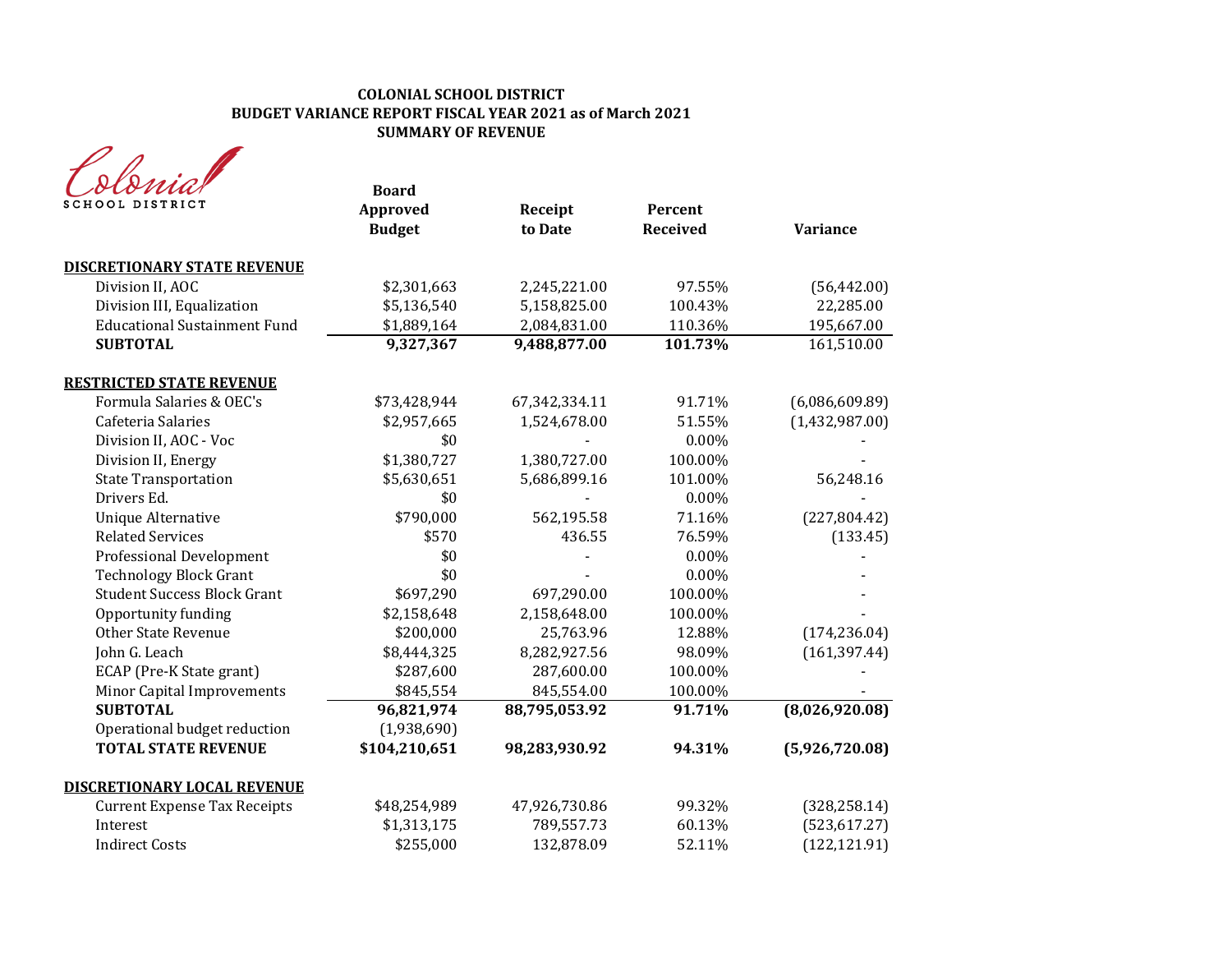| <b>CSCRP</b>                        | \$36,750      | 17,522.63        | 47.68%  | (19, 227.37)   |
|-------------------------------------|---------------|------------------|---------|----------------|
| <b>SUBTOTAL</b>                     | \$49,859,914  | 48,866,689.31    | 98.01%  | (993, 224.69)  |
| RESTRICTED LOCAL REVENUE            |               |                  |         |                |
| Debt Service Tax Receipts           | \$4,384,546   | 4,300,429.70     | 98.08%  | (84, 116.30)   |
| <b>Tuition Tax Receipts</b>         | \$6,498,629   | 6,269,137.21     | 96.47%  | (229, 491.79)  |
| John G. Leach (tuition revenue)     | \$4,750,000   | 4,750,000.00     | 100.00% |                |
| Minor Capital Tax Receipts          | \$2,721,442   | 2,666,327.77     | 97.97%  | (55, 114.23)   |
| <b>Technology Maintenance Match</b> | \$459,621     | 442,922.63       | 96.37%  | (16,698.37)    |
| Cafeteria                           | \$4,529,130   | 3,692,238.28     | 81.52%  | (836, 891.72)  |
| Donations                           | \$25,000      | 35,000.00        | 140.00% | 10,000.00      |
| E3 Grant                            | \$2,080,000   | 265,091.73       | 12.74%  | (1,814,908.27) |
| Other Local Revenue                 | \$500,000     | 246,881.05       | 49.38%  | (253, 118.95)  |
| <b>SUBTOTAL</b>                     | \$25,948,368  | 22,668,028.37    | 87.36%  | (3,280,339.63) |
| <b>OTHER LOCAL FUNDS</b>            |               |                  |         |                |
| Charter                             | (6, 156, 916) | (6, 156, 915.84) | 100.00% | 0.16           |
| Choice                              | (1,013,942)   | (1,000,355.10)   | 98.66%  | 13,586.90      |
| Reserve funds                       | (542, 493)    |                  | 0.00%   | 542,493.00     |
| <b>SUBTOTAL</b>                     | (7,713,351)   | (7, 157, 270.94) | 92.79%  | 556,080.06     |
| <b>TOTAL LOCAL REVENUE</b>          | 68,094,931    | 64,377,446.74    | 94.54%  | (3,717,484.26) |
| <b>FEDERAL REVENUE</b>              |               |                  |         |                |
| <b>IDEA Part B</b>                  | 2,765,003     | 2,765,003.00     | 100.00% |                |
| <b>IDEA Pre-K</b>                   | 119,889       | 119,889.00       | 100.00% |                |
| Title I                             | 4,173,514     | 4,173,514.00     | 100.00% |                |
| Title II                            | 737,282       | 737,282.00       | 100.00% |                |
| Title III                           | 106,766       | 106,766.00       | 100.00% |                |
| Perkins                             | 260,235       | 255,237.00       | 98.08%  | (4,998.00)     |
| Title IV                            | 474,835       | 474,835.00       | 100.00% |                |
| Other Federal Funds                 | 367,716       | 337,715.00       | 91.84%  | (30,001.00)    |
| <b>TOTAL FEDERAL REVENUE</b>        | \$9,005,240   | 8,970,241.00     | 99.61%  | (34,999.00)    |
| <b>TOTAL REVENUE</b>                | \$181,310,822 | 171,631,618.66   | 94.66%  | (9,679,203.34) |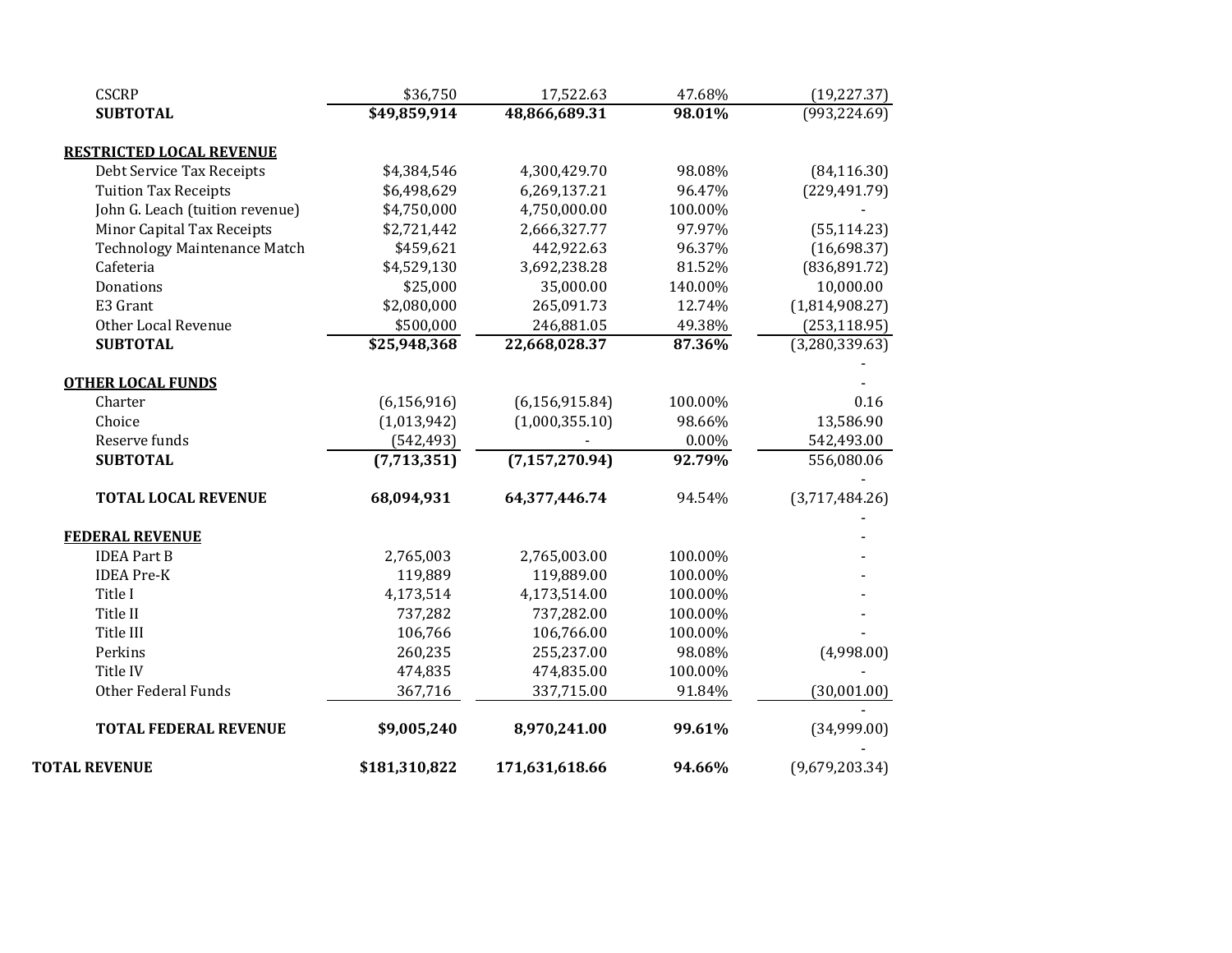

#### **COLONIAL SCHOOL DISTRICT BUDGET VARIANCE REPORT FISCAL YEAR 2021 as of March 2021 SUMMARY OF EXPENDITURES**

| <b>EXPENDITURES</b> |         | <b>SCHOOL DISTRICT</b>                    | <b>Board</b><br>Approved<br><b>Budget</b> | Encumbrance              | <b>Expenditures</b>      | Remaining<br><b>Balance</b> | Percent<br>Obligated | Percent<br>Spent |
|---------------------|---------|-------------------------------------------|-------------------------------------------|--------------------------|--------------------------|-----------------------------|----------------------|------------------|
|                     |         |                                           |                                           |                          |                          |                             |                      |                  |
| <b>Operating</b>    | Program |                                           |                                           |                          |                          |                             |                      |                  |
|                     |         | DISCRETIONARY SCHOOL BUDGETS              |                                           |                          |                          |                             |                      |                  |
| 9340410A            | 95437   | Carrie Downie Library                     | 2,790                                     |                          |                          | 2,790.00                    | $0.00\%$             | 0.00%            |
| 9340410A            | 99999   | Carrie Downie Elementary                  | 45,326                                    | 5,184.95                 | 16,972.54                | 23,168.51                   | 48.88%               | 37.45%           |
| 9340412A            | 95437   | Castle Hills Library                      | 4,215                                     |                          | 17.99                    | 4,197.01                    | 0.43%                | 0.43%            |
| 9340412A            | 99999   | Castle Hills Elementary                   | 67,616                                    | 1,607.19                 | 37,203.78                | 28,805.03                   | 57.40%               | 55.02%           |
| 9340418A            | 95437   | Pleasantville Library                     | 2,895                                     | $\sim$                   |                          | 2,895.00                    | $0.00\%$             | 0.00%            |
| 9340418A            | 99999   | Pleasantville Elementary                  | 46,458                                    | 1,709.99                 | 15,281.53                | 29,466.48                   | 36.57%               | 32.89%           |
| 9340420A            | 95437   | Wilmington Manor Library                  | 2,340                                     | $\blacksquare$           | $\sim$                   | 2,340.00                    | $0.00\%$             | 0.00%            |
| 9340420A            | 99999   | Wilmington Manor Elementary               | 39,026                                    | 1,456.48                 | 18,473.95                | 19,095.57                   | 51.07%               | 47.34%           |
| 9340422A            | 95437   | Wilbur Library                            | 8,715                                     | $\sim$                   | 2,500.00                 | 6,215.00                    | 28.69%               | 28.69%           |
| 9340422A            | 99999   | Wilbur Elementary                         | 139,976                                   | 20,044.76                | 39,443.03                | 80,488.21                   | 42.50%               | 28.18%           |
| 9340427A            | 95437   | Southern Library                          | 6,180                                     | $\blacksquare$           | $\sim$                   | 6,180.00                    | $0.00\%$             | 0.00%            |
| 9340427A            | 99999   | Southern Elementary                       | 101,262                                   | 3,827.50                 | 37,579.46                | 59,855.04                   | 40.89%               | 37.11%           |
| 9340432A            | 95437   | New Castle Library                        | 3,713                                     | $\overline{\phantom{a}}$ | $\sim$                   | 3,713.00                    | $0.00\%$             | 0.00%            |
| 9340432A            | 99999   | New Castle Elementary                     | 60,230                                    | 1,380.52                 | 14,222.97                | 44,626.51                   | 25.91%               | 23.61%           |
| 9340456A            | 95437   | Eisenberg Library                         | 3,503                                     | $\overline{\phantom{0}}$ | $\overline{\phantom{a}}$ | 3,503.00                    | 0.00%                | 0.00%            |
| 9340456A            | 99999   | <b>Eisenberg Elementary</b>               | 56,796                                    | 1,217.94                 | 15,752.07                | 39,825.99                   | 29.88%               | 27.73%           |
| 9340470A            | 95437   | <b>Gunning Bedford Library</b>            | 8,018                                     |                          | 6,137.40                 | 1,880.60                    | 76.55%               | 76.55%           |
| 9340470A            | 99999   | <b>Gunning Bedford Middle</b>             | 137,972                                   | 9,629.51                 | 63,929.77                | 64,412.72                   | 53.31%               | 46.34%           |
| 9340474A            | 95437   | George Read Library                       | 5,685                                     |                          | $\mathbf{L}$             | 5,685.00                    | $0.00\%$             | $0.00\%$         |
| 9340474A            | 99999   | George Read Middle                        | 101,794                                   | 17,298.96                | 29,186.64                | 55,308.40                   | 45.67%               | 28.67%           |
| 9340476A            | 95437   | McCullough Library                        | 5,708                                     |                          |                          | 5,708.00                    | $0.00\%$             | 0.00%            |
| 9340476A            | 99999   | McCullough Middle                         | 103,058                                   | 10,613.95                | 31,800.43                | 60,643.62                   | 41.16%               | 30.86%           |
| 9340490A            | 95048   | William Penn - ROTC                       | 5,000                                     |                          | 2,408.40                 | 2,591.60                    | 48.17%               | 48.17%           |
| 9340490A            | 95073   | William Penn - Music Choir                | 24,795                                    | 8,800.09                 | 552.88                   | 15,442.03                   | 37.72%               | 2.23%            |
| 9340490A            | 95437   | William Penn - Library                    | 17,228                                    |                          | 13,813.12                | 3,414.88                    | 80.18%               | 80.18%           |
| 9340490A            | 95468   | William Penn - Summer School              | 7,695                                     |                          | $\mathbf{L}$             | 7,695.00                    | $0.00\%$             | 0.00%            |
| 9340490A            | 95602   | William Penn - Athletics                  | 155,000                                   | 14,100.05                | 107,157.33               | 33,742.62                   | 78.23%               | 69.13%           |
| 9340490A            | 99999   | William Penn High School                  | 303,416                                   | 11,161.25                | 178,643.41               | 113,611.34                  | 62.56%               | 58.88%           |
|                     |         | <b>SUBTOTAL</b>                           | 1,466,410                                 | 108,033.14               | 631,076.70               | 727,300.16                  | 50.40%               | 43.04%           |
|                     |         | DISCRETIONARY DIVISION/DEPARTMENT BUDGETS |                                           |                          |                          |                             |                      |                  |
| 99900000            | 99999   | <b>Board of Education</b>                 | 31,000                                    |                          | 24,479.91                | 6,520.09                    | 78.97%               | 78.97%           |
| 99900100            | 99999   | Legal                                     | 110,000                                   | 39,034.00                | 60,194.33                | 10,771.67                   | 90.21%               | 54.72%           |
| 99900300            | 95228   | Substitutes & Homebound                   | 675,000                                   | 6,710.00                 | 47,042.18                | 621,247.82                  | 7.96%                | 6.97%            |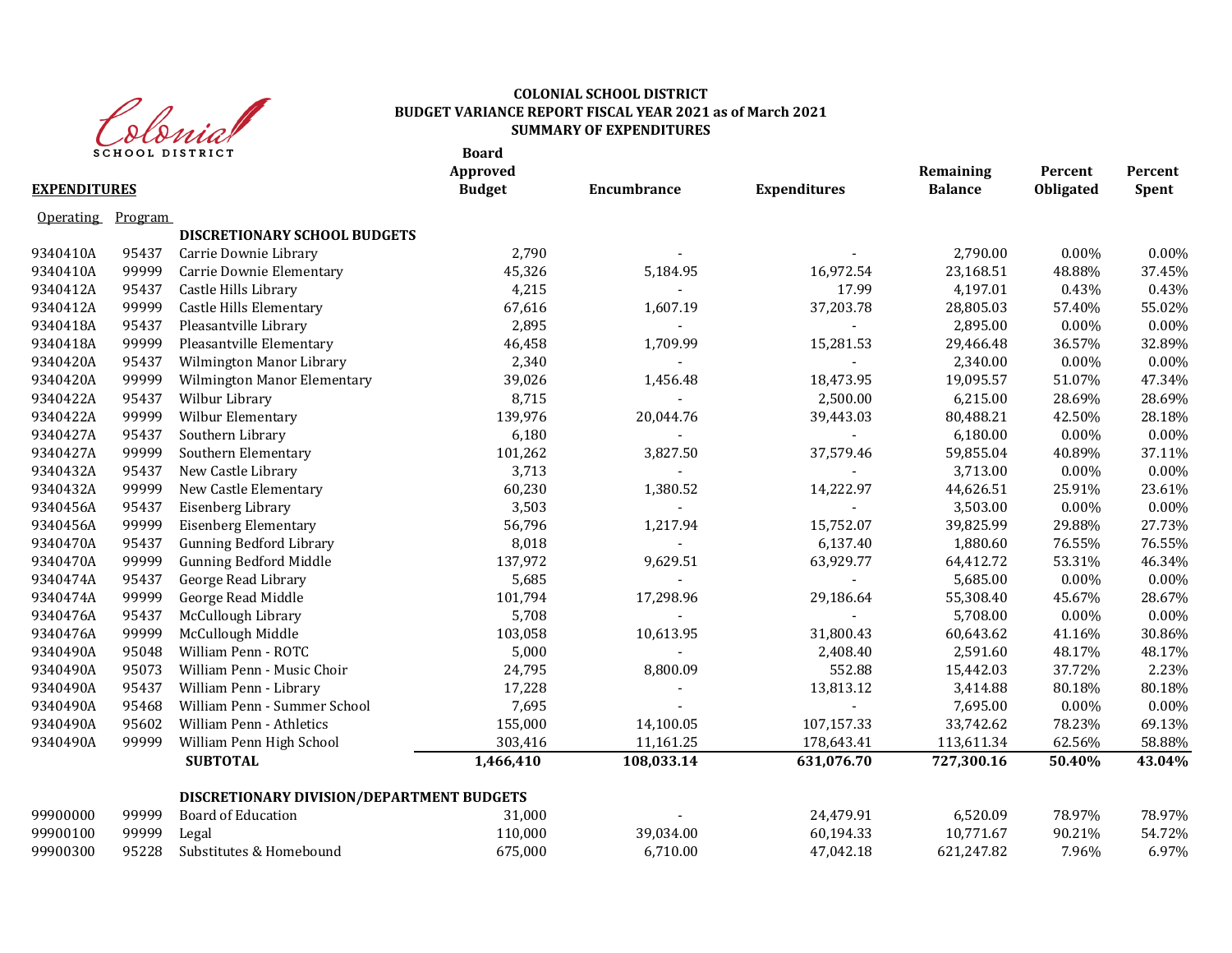| 99900300 | 95494 | Teacher of the Year                      | 12,500     | 555.98       | 1,441.71      | 10,502.31     | 15.98%  | 11.53%   |
|----------|-------|------------------------------------------|------------|--------------|---------------|---------------|---------|----------|
| 99900300 | 99999 | <b>General District Expenses</b>         | 1,029,219  |              | 610,546.14    | 418,672.86    | 59.32%  | 59.32%   |
| 99910000 | 95052 | Marketing                                | 60,600     | 5,933.77     | 22,910.78     | 31,755.45     | 47.60%  | 37.81%   |
| 99910000 | 99999 | <b>Public Communications</b>             | 20,200     |              | 3,129.66      | 17,070.34     | 15.49%  | 15.49%   |
| 99910010 | 95411 | Copy Center                              | 235,000    | 10,299.32    | 136,184.27    | 88,516.41     | 62.33%  | 57.95%   |
| 99910010 | 99999 | District Administration                  | 250,500    | 128,387.09   | 130,221.28    | (8, 108.37)   | 103.24% | 51.98%   |
| 99910010 | 95405 | District Choice                          | 4,000      |              | 558.79        | 3,441.21      | 13.97%  | 13.97%   |
| 99910100 | 99999 | Superintendent                           | 16,200     | 206.00       | 2,595.42      | 17,798.58     | 17.29%  | 16.02%   |
| 99970600 | 95060 | Preschool Expansion                      | 121,500    |              | 45,934.60     | 75,565.40     | 37.81%  | 37.81%   |
| 99970675 | 95430 | <b>Elementary Wellness</b>               | 85,000     |              | 56,876.68     | 28,123.32     | 66.91%  | 66.91%   |
| 99910110 | 99999 | Assistant Superintendent 1               | 13,500     |              | 5,192.00      | 8,308.00      | 38.46%  | 38.46%   |
| 99910115 | 99999 | Assistant Superintendent 2               | 13,500     | 405.00       | 2,913.30      | 10,181.70     | 24.58%  | 21.58%   |
| 99920000 | 99999 | Curriculum/Instruction                   | 112,500    | 150.06       | 3,652.45      | 108,697.49    | 3.38%   | 3.25%    |
| 99920000 | 95435 | Common Core/Curriculum                   | 225,000    |              |               | 225,000.00    | 0.00%   | $0.00\%$ |
| 99920000 | 90850 | Music/Art Curriculum                     | 40,500     |              | 32,394.58     | 8,105.42      | 79.99%  | 79.99%   |
| 99920100 | 99999 | Discipline Programs                      | 166,500    | 146,374.00   | 22,626.00     | (2,500.00)    | 101.50% | 13.59%   |
| 99920110 | 99519 | Security/Constables                      | 595,000    | 34,661.95    | 377,746.20    | 182,591.85    | 69.31%  | 63.49%   |
| 99920700 | 99999 | Middle school Athletics                  | 54,000     |              | 1,500.00      | 52,500.00     | 2.78%   | 2.78%    |
| 99930300 | 99999 | <b>Student Services</b>                  | 18,000     | 1,259.00     | 2,705.85      | 14,035.15     | 22.03%  | 15.03%   |
| 99930400 | 99999 | Behavioral Health                        | 18,000     |              | 12,484.78     | 5,515.22      | 69.36%  | 69.36%   |
| 99940000 | 99999 | <b>Business Office</b>                   | 38,070     |              | 27,808.51     | 10,261.49     | 73.05%  | 73.05%   |
| 99940400 | 99999 | Local Salaries & Benefits                | 39,042,279 | 175,504.22   | 31,348,609.84 | 7,518,164.94  | 80.74%  | 80.29%   |
| 99950000 | 99999 | Personnel                                | 41,400     |              | 18,158.53     | 23,241.47     | 43.86%  | 43.86%   |
| 99940050 | 99999 | <b>Facilities Maintenance</b>            | 1,100,000  | 214,347.62   | 642,384.26    | 243,268.12    | 77.88%  | 58.40%   |
| 99960200 | 99531 | <b>Custodial Services</b>                | 500,000    | 86,295.92    | 236,543.07    | 177,161.01    | 64.57%  | 47.31%   |
| 99970680 | 99999 | <b>School Supervision</b>                | 54,000     | 4,043.07     | 21,286.23     | 28,670.70     | 46.91%  | 39.42%   |
| 99970680 | 95488 | <b>Visiting Teachers</b>                 | 3,600      |              | 2,368.74      | 1,231.26      | 65.80%  | 65.80%   |
|          |       | SUBTOTAL - DISCRETIONARY                 | 44,686,568 | 854,167.00   | 33,900,490.09 | 9,936,310.91  | 77.77%  | 75.86%   |
|          |       | RESTRICTED FUNDING WITH LOCAL INVESTMENT |            |              |               |               |         |          |
| 99940810 | 99999 | Tech Equipment & Repair                  | 1,875,000  | 797,749.38   | 1,159,803.04  | (82, 552.42)  | 104.40% | 61.86%   |
| 99960200 | 95419 | Energy/Utilities                         | 1,075,000  | 383,842.08   | 954,472.66    | (263, 314.74) | 124.49% | 88.79%   |
| 99960400 | 99999 | Transportation                           | 7,620,345  | 552,545.44   | 6,125,857.58  | 941,941.98    | 87.64%  | 80.39%   |
|          |       | SUBTOTAL - RESTRICTED/LOCAL              | 10,570,345 | 1,734,136.90 | 8,240,133.28  | 596,074.82    | 94.36%  | 77.96%   |
|          |       | <b>OTHER RESTRICTED BUDGETS</b>          |            |              |               |               |         |          |
| 99920200 | 99999 | Extra Time                               | 270,000    |              | 42,574.66     | 227,425.34    | 15.77%  | 15.77%   |
| 99920500 | 99999 | Professional Development                 | 116,171    |              | 23,653.06     | 92,517.94     | 20.36%  | 20.36%   |
| 99920800 | 99999 | <b>Drivers Education</b>                 | 25,172     |              | 6,014.50      | 19,157.50     | 23.89%  | 23.89%   |
| 99921000 | 95512 | <b>Opportunity Funds Personnel</b>       | 1,202,487  |              | 351,400.89    | 851,086.11    | 29.22%  | 29.22%   |
| 99921000 | 99999 | <b>Opportunity Funds Programming</b>     | 822,404    | 294,394.00   | 547,284.41    | (19, 274.41)  | 102.34% | 66.55%   |
| 99921000 | 95063 | Opp Funds Mental Health & Reading        | 684,239    |              | 317,889.85    | 366,349.15    | 46.46%  | 46.46%   |
| 99940200 | 99999 | <b>Division I Salaries</b>               | 73,428,944 |              | 56,105,582.01 | 17,323,361.99 | 76.41%  | 76.41%   |
| 99940300 | 99999 | Division II Vocational                   | 161,352    |              | 50,177.85     | 111,174.15    | 31.10%  | 31.10%   |
|          |       |                                          |            |              |               |               |         |          |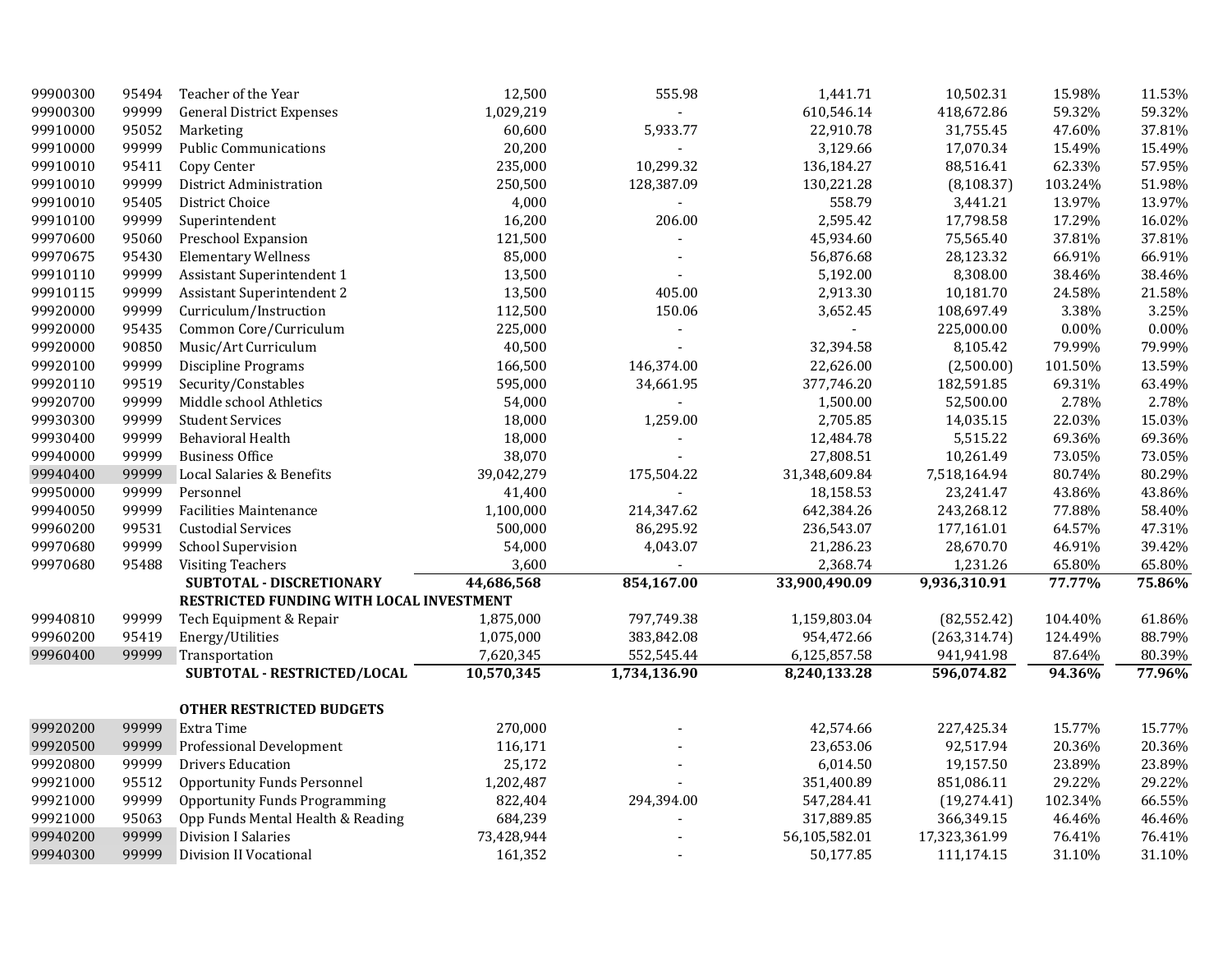| 99940410                  | 95037 | <b>Immersion Funding</b>                 | 40,482      |            | 8,154.44      | 32,327.56     | 20.14%  | 20.14%  |
|---------------------------|-------|------------------------------------------|-------------|------------|---------------|---------------|---------|---------|
| 99940410                  | 99999 | Competitive Grants - State               | 145,000     |            | 27,951.13     | 117,048.87    | 19.28%  | 19.28%  |
| 99940500                  | 99999 | Federal Funds                            | 9,005,240   | 502,196.68 | 872,614.12    | 7,630,429.20  | 15.27%  | 9.69%   |
| 99940700                  | 99999 | Private Grants/Donations                 | 25,000      |            | 2,000.00      | 23,000.00     | 8.00%   | 8.00%   |
| 99960000                  | 99999 | <b>Child Nutrition Operations</b>        | 9,145,000   | 563.24     | 5,407,144.98  | 3,737,291.78  | 59.13%  | 59.13%  |
| 99970000                  | 99999 | Debt Service                             | 4,384,546   |            | 4,260,724.52  | 123,821.48    | 97.18%  | 97.18%  |
| 99970680                  | 99562 | SSBG K-3 Basic                           | 461,331     |            | 205,790.48    | 255,540.52    | 44.61%  | 44.61%  |
| 99970680                  | 95063 | SSBG K-4 Reading                         | 729,743     |            | 308,297.89    | 421,445.11    | 42.25%  | 42.25%  |
| 99990050                  | 99999 | E3 Grant                                 | 2,080,000   | 33,501.15  | 1,178,813.07  | 867,685.78    | 58.28%  | 56.67%  |
| 99970200                  | 99999 | Minor Capital                            | 1,409,257   | 140,555.39 | 1,659,318.69  | (390, 617.08) | 127.72% | 117.74% |
| 99970600                  | 99768 | ECAP (State Pre-K grant)                 | 287,600     |            | 243,684.01    | 43,915.99     | 84.73%  | 84.73%  |
|                           |       | <b>SUBTOTAL - RESTRICTED</b>             | 104,423,968 | 971,210.46 | 71,619,070.56 | 31,833,686.98 | 69.51%  | 68.58%  |
|                           |       | <b>RESTRICTED TUITION FUNDED BUDGETS</b> |             |            |               |               |         |         |
| 99970600                  | 95030 | Preschool                                | 79,844      | 5,597.88   | 41,829.54     | 32,416.58     | 59.40%  | 52.39%  |
| 99970600                  | 99532 | PreK General Expenses                    | 1,115,000   | 248,119.64 | 611,800.95    | 255,079.41    | 77.12%  | 54.87%  |
| 9340427A                  | 95217 | Southern ILC                             | 62,937      | 729.33     | 8,518.73      | 53,688.94     | 14.69%  | 13.54%  |
| 9340427A                  | 99532 | Southern ILC Payroll                     | 333,000     |            | 199,070.71    | 133,929.29    | 59.78%  | 59.78%  |
| 9340427A                  | 95207 | Southern CASL                            | 41,675      | 4,697.97   | 17,298.24     | 19,678.79     | 52.78%  | 41.51%  |
| 9340427A                  | 99530 | Southern CASL Payroll                    | 295,000     |            | 181,742.64    | 113,257.36    | 61.61%  | 61.61%  |
| 9340470A                  | 95217 | <b>Gunning Bedford ILC</b>               | 41,675      | 12,187.41  | 22,369.96     | 7,117.63      | 82.92%  | 53.68%  |
| 9340470A                  | 99532 | <b>GB ILC Payroll</b>                    | 232,000     |            | 87,023.20     | 144,976.80    | 37.51%  | 37.51%  |
| 9340470A                  | 95207 | <b>Gunning Bedford CASL</b>              | 34,020      | 1,927.26   | 4,291.42      | 27,801.32     | 18.28%  | 12.61%  |
| 9340470A                  | 99530 | <b>GB CASL Payroll</b>                   | 225,000     |            | 89,415.00     | 135,585.00    | 39.74%  | 39.74%  |
| 9340490A                  | 95207 | WPHS CASL                                | 33,300      |            | 12,973.68     | 20,326.32     | 38.96%  | 38.96%  |
| 9340490A                  | 99530 | WPHS CASL Payroll                        | 135,000     |            | 107,220.37    | 27,779.63     | 79.42%  | 79.42%  |
| 9340522A                  | 99532 | <b>Wallin General Expenses</b>           | 835,000     | 7,056.55   | 551,849.64    | 276,093.81    | 66.93%  | 66.09%  |
| 9340522A                  | 99999 | <b>Wallin Principal</b>                  | 35,459      | 14,555.98  | 7,051.35      | 13,851.67     | 60.94%  | 19.89%  |
| 99920300                  | 99999 | LEP/ESL                                  | 590,000     |            | 399,674.02    | 190,325.98    | 67.74%  | 67.74%  |
| 99921050                  | 99999 | <b>Special Education Services</b>        | 450,000     | 222,199.46 | 258,144.74    | (30, 344.20)  | 106.74% | 57.37%  |
| 99930200                  | 95454 | Private Placement                        | 850,000     | 396,812.66 | 449,909.16    | 3,278.18      | 99.61%  | 52.93%  |
| 99930200                  | 99999 | In State Tuition                         | 475,000     | 39,092.00  | 61,907.20     | 374,000.80    | 21.26%  | 13.03%  |
| 99930200                  | 95236 | <b>Exceptional Children Payroll</b>      | 450,000     |            | 138,555.00    | 311,445.00    | 30.79%  | 30.79%  |
| 99930300                  | 99546 | <b>Assistive Technology</b>              | 15,000      |            | 17,469.69     | (2,469.69)    | 116.46% | 116.46% |
|                           |       | <b>SUBTOTAL - TUITION</b>                | 6,328,910   | 952,976.14 | 3,268,115.24  | 2,107,818.62  | 66.70%  | 51.64%  |
| See detailed budget       |       | <b>Leach - Special School</b>            | 13,644,221  | 109,518.72 | 9,349,202.12  | 4,185,500.16  | 69.32%  | 68.52%  |
|                           |       | <b>COVID 19 Spending</b>                 |             | 9,936.51   | 1,333,320.76  |               |         |         |
| <b>TOTAL EXPENDITURES</b> |       |                                          | 181,120,422 | 4,739,979  | 128,341,409   | 49,386,692    | 73.48%  | 70.86%  |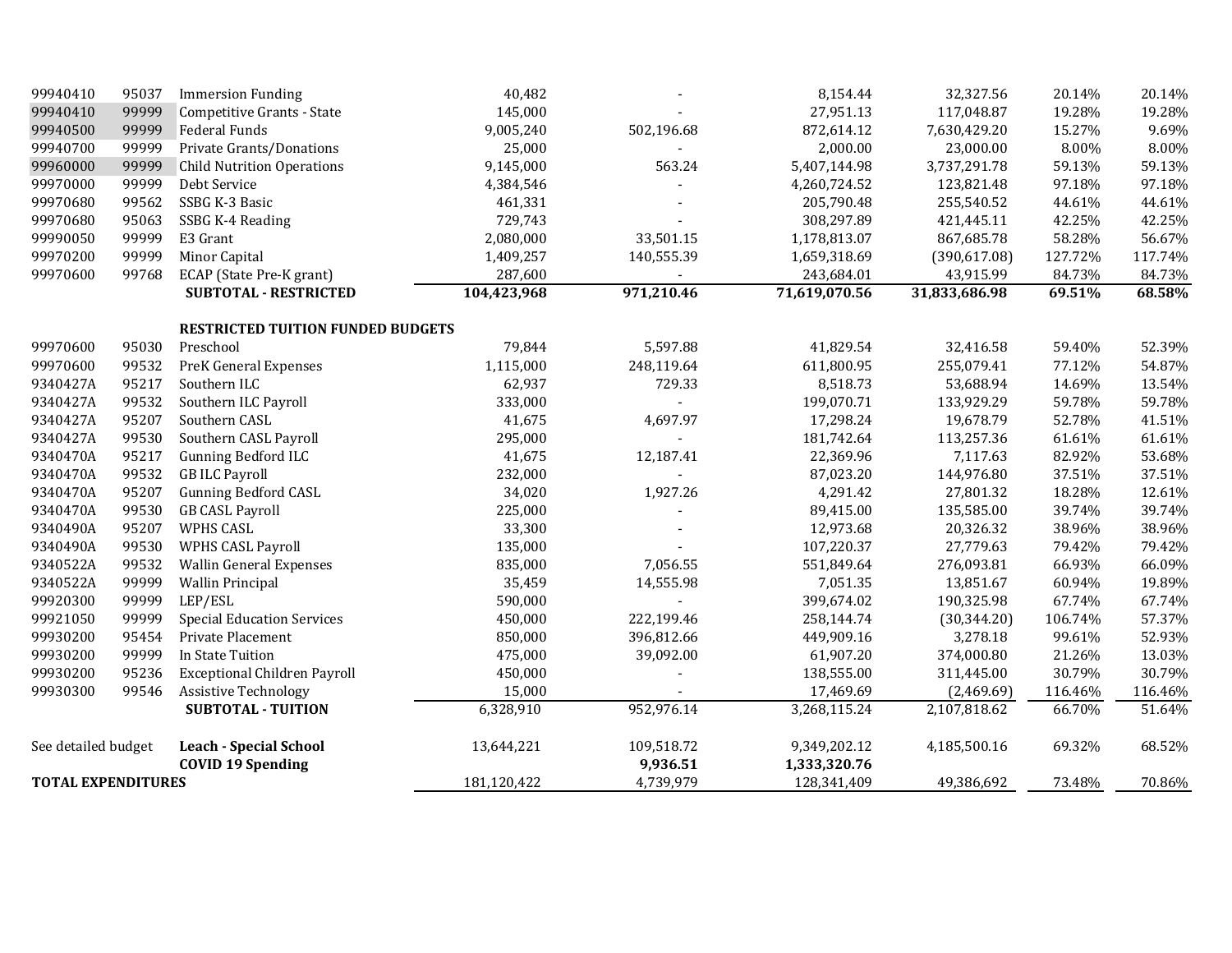The amounts below represent COVID related expenses that are going to remain embedded in the operating units shown. The total amount shown below is included as the COVID 19 Spending in the previous section.

|                                    | <b>CoVID-19 TOTAL:</b> | \$<br>9,936.51 | \$<br>1,333,320.76 |
|------------------------------------|------------------------|----------------|--------------------|
| Carrie Downie                      | 9340410A               | \$             | \$<br>13,711.22    |
| <b>Castle Hills</b>                | 9340412A               | \$             | \$<br>1,595.00     |
| Pleasantville                      | 9340418A               | \$             | \$<br>3,447.00     |
| Wilmington Manor                   | 9340420A               | \$<br>117.60   | \$<br>2,106.68     |
| Wilbur                             | 9340422A               | \$<br>207.06   | \$<br>45,698.40    |
| Southern                           | 9340427A               | \$             | \$<br>4,148.83     |
| Eisenberg                          | 9340456A               | \$             | \$<br>3,960.35     |
| <b>Gunning Bedford</b>             | 9340470A               | \$             | \$<br>11,792.73    |
| George Read                        | 9340474A               | \$             | \$<br>4,090.83     |
| McCullough                         | 9340476A               | \$<br>838.52   | \$<br>8,922.18     |
| William Penn                       | 9340490A               | \$             | \$<br>28,521.55    |
| Leach                              | 9340514A               | \$             | \$<br>199.70       |
| Wallin                             | 9340522A               | \$             | \$<br>6,994.75     |
| <b>Board of Education</b>          | 99900000               | \$             | \$<br>2,240.00     |
| <b>General District</b>            | 99900300               | \$             | \$<br>29,254.04    |
| Communications                     | 99910000               | \$             | \$<br>5,222.24     |
| Superintendent                     | 99910100               | \$             | \$<br>40.96        |
| Asst Superintendent                | 99910115               | \$             | \$<br>4,404.30     |
| <b>irriculum &amp; Instruction</b> | 99920000               | \$<br>1,871.50 | \$<br>177,121.92   |
| Security                           | 99920110               | \$             | \$<br>12,630.86    |
| Special Educaton                   | 99921050               | \$             | \$<br>14,346.82    |
| <b>Assistive Technology</b>        | 99930300               | \$             | \$<br>393.77       |
| <b>Behavioral Health</b>           | 99930400               | \$             | \$<br>124,017.21   |
| <b>Business</b>                    | 99940000               | \$             | \$<br>55,121.05    |
| <b>Facilities Maintenance</b>      | 99940050               | \$<br>2,202.31 | \$<br>41,164.15    |
| <b>Division I Salaries</b>         | 99940200               | \$             | \$<br>1,831.43     |
| <b>Local Salaries</b>              | 99940400               | \$             | \$<br>275,302.39   |
| Technology                         | 99940810               | \$             | \$<br>244,138.51   |
| Personnel                          | 99950000               | \$             | \$<br>500.00       |
| Utilties/Operations                | 99960200               | \$<br>4,571.76 | \$<br>180,118.49   |
| <b>State Transportation</b>        | 99960300               | \$             | \$<br>8,229.03     |
| <b>Local Transportation</b>        | 99960400               | \$             | \$<br>325.53       |
| Pre-K                              | 99970600               | \$<br>127.76   | \$<br>21,728.84    |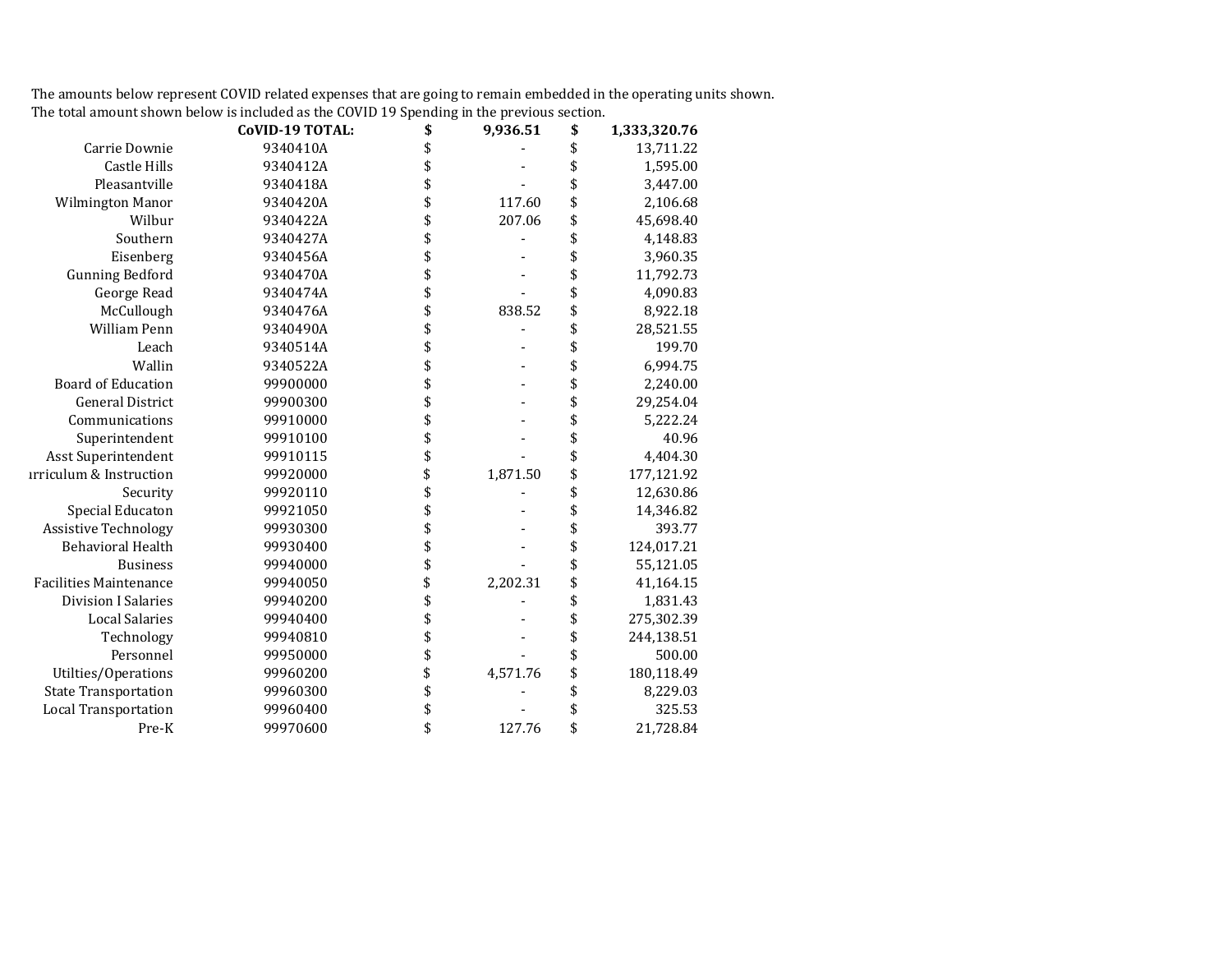

#### **COLONIAL SCHOOL DISTRICT BUDGET VARIANCE REPORT FISCAL YEAR 2021 as of March 2021 DETAIL COST CENTERS**

**EXPENDITURES Operating Program Board Remaining Percent Percent Budget Encumbrance Expenditures Balance Obligated Spent General District Expenses - Summarized on page 6 - Detail of budget** 99900300 99999 Audit 10,000 - - 10,000.00 0.00% 0.00% Insurance 250,647 - 250,647.00 - 100.00% 100.00% Data Service Center 418,572 210,645.10 207,926.90 50.32% 50.32% One Time Items 250,000 - 120,000.00 130,000.00 48.00% 48.00% Contingency 100,000 - 29,254.04 70,745.96 29.25% 29.25% **TOTAL EXPENDITURES** 1,029.219 - 610.546.14 418.672.86 59.32% 59.32% **CHILD NUTRITION**  99960000 95512 Personnel 5,800,000 - 4,067,915.28 1,732,084.72 70.14% 70.14% 99960000 95404 Food 2,500,000 - 1,214,540.80 1,285,459.20 48.58% 48.58% 99960000 95116 Miscellaneous 125,000 563.24 27,859.14 96,577.62 22.74% 22.29% 99960000 95493 Supplies 320,000 - 26,915.93 293,084.07 8.41% 8.41% 99960000 99555 Indirect Cost 0 - - - 0.00% 0.00% 99960000 99516 Equipment Repair 200,000 - 52,430.91 147,569.09 26.22% 26.22% 99960000 95496 Equipment 200,000 - 17,482.92 182,517.08 8.74% 8.74% **TOTAL EXPENDITURES** 19.145,000 563.24 5,407,144.98 3,737,291.78 59.13% 59.13% **TRANSPORTATION** 99960300 95512 Personnel 5,347,238 - 3,566,453.18 1,780,784.82 66.70% 66.70% 99960300 95463 Professional Development 5,000 - 2,372.65 2,627.35 47.45% 47.45% 99960300 95481 Contractor Payments 1,884,607 376,560.81 2,280,007.73 (771,961.54) 140.96% 120.98% 99960400 99535 Bus Maintenance 450,000 119,835.29 199,916.50 130,248.21 71.06% 44.43% 99960400 95426 Fuel 200,000 50,000.00 49,296.92 100,703.08 49.65% 24.65% 99960400 Bus Safety & Security 123,500 - - 123,500.00 0.00% 0.00% 0.00% 99960400 95116 Miscellaneous 125,000 6,149.34 27,810.60 91,040.06 27.17% 22.25% Parkway and Kingswood **2008** -15,000 **1208** -15,000 **15,000 15,000 16,000 16,000 16,000 16,000** 15,000 16,000 16,000 16,000 16,000 16,000 16,000 16,000 16,000 16,000 16,000 16,000 16,000 16,000 16,000 16,000 16,000 16,000 Billing to Leach -500,000 (500,000.00) 0.00% 0.00% Other Local Billable Activity  $0$  0.00% 0.00% 0.00% 0.00% **TOTAL EXPENDITURES** 18.39%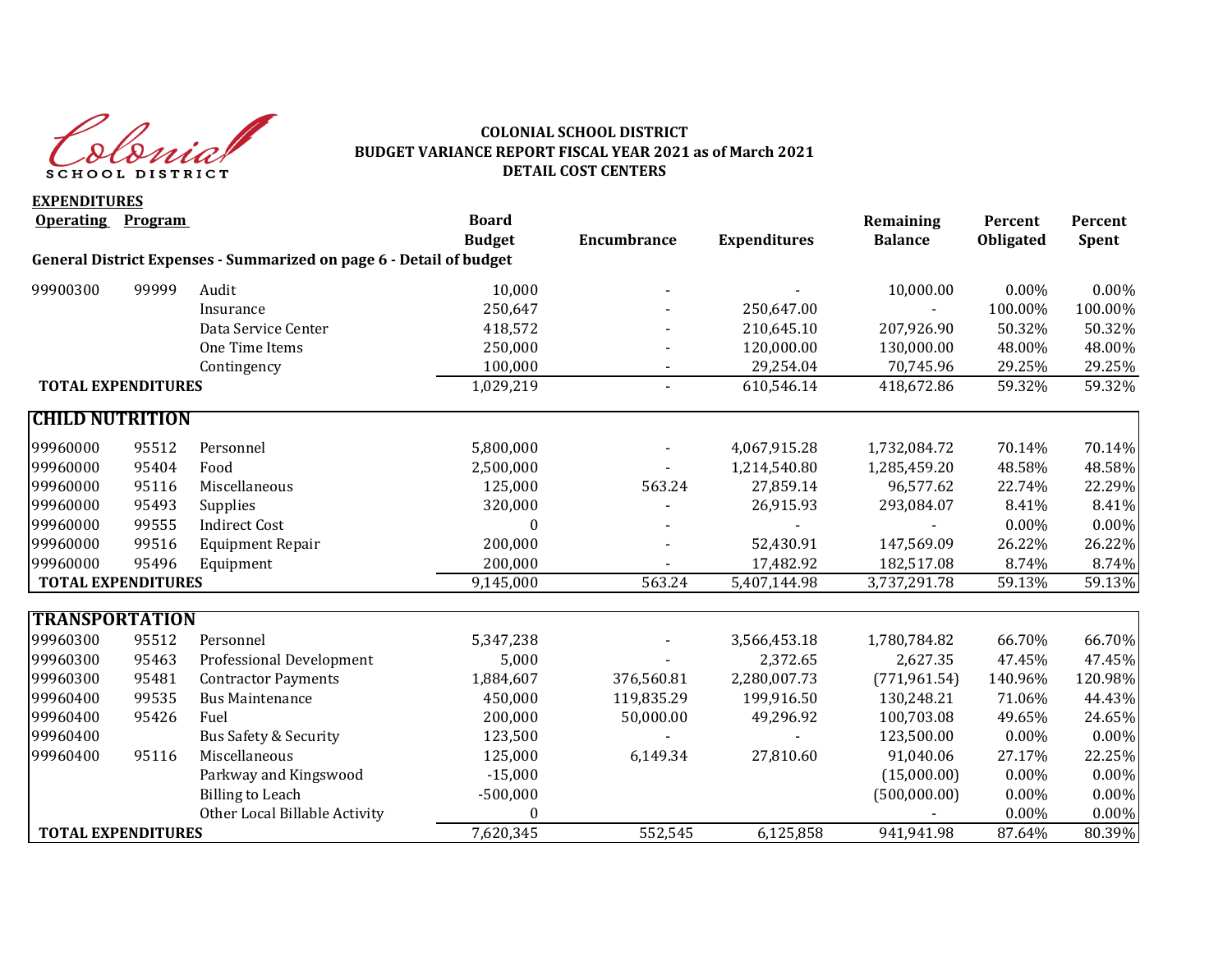# **JOHN G. LEACH - Summarized on page 8 - Detail of budget**

| 9340427A                  | 99999 | Southern Integration Program     | 18,132     | 997.62    | 13,794.99    | 3,339.39     | 81.58%   | 76.08%   |
|---------------------------|-------|----------------------------------|------------|-----------|--------------|--------------|----------|----------|
| 9340474A                  | 99999 | George Read Integration Program  | 26,234     | 4,824.48  | 4,567.82     | 16.841.70    | 35.80%   | 17.41%   |
| 9340490A                  | 99999 | William Penn Integration Program | 17,360     |           | 2,363.17     | 14,996.83    | 13.61%   | 13.61%   |
| 9340522A                  | 99999 | <b>Wallin Adult Integration</b>  | 19,575     |           |              | 19,575.00    | $0.00\%$ | $0.00\%$ |
| 9340514A                  | 99999 | Leach Principal's Budget         | 72,761     | 2.358.18  | 25,440.43    | 44.962.39    | 38.21%   | 34.96%   |
| 9340514A                  | 95254 | <b>Vocational Expenses</b>       | 5,400      | 1,776.90  | 625.39       | 2,997.71     | 44.49%   | 11.58%   |
| 9340514A                  | 99545 | <b>Related Services</b>          | 9,000      |           |              | 9,000.00     | $0.00\%$ | $0.00\%$ |
| 9340514A                  | 99546 | <b>Assistive Technology</b>      | 10,800     |           | 8,950.69     | 1,849.31     | 82.88%   | 82.88%   |
| 9340514A                  | 95468 | Summer School                    | 9,000      |           |              | 9,000.00     | $0.00\%$ | $0.00\%$ |
| 99900300                  | 95228 | Substitutes                      | 15,000     |           | 2,888.52     | 12,111.48    | 19.26%   | 19.26%   |
| 99900300                  | 99999 | General (Incl. Transportation)   | 845.000    | 8.990.51  | 25.344.33    | 810.665.16   | 4.06%    | 3.00%    |
| 99940200                  | 99999 | Division I Salaries              | 8,730,936  |           | 6,253,274.28 | 2,477,661.72 | 71.62%   | 71.62%   |
| 99940400                  | 99999 | Local Salaries & Benefits        | 3,826,065  | 66,002.00 | 2,986,355.44 | 773,707.56   | 79.78%   | 78.05%   |
| 99960200                  | 95419 | Energy/Utilities                 | 28,800     | 24,569.03 | 25,597.06    | (21, 366.09) | 174.19%  | 88.88%   |
| 99970200                  | 99999 | Minor Capital                    | 10,158     |           |              | 10,158.00    | $0.00\%$ | $0.00\%$ |
| <b>TOTAL EXPENDITURES</b> |       |                                  | 13,644,221 | 109,519   | 9,349,202    | 4,185,500.16 | 69.32%   | 68.52%   |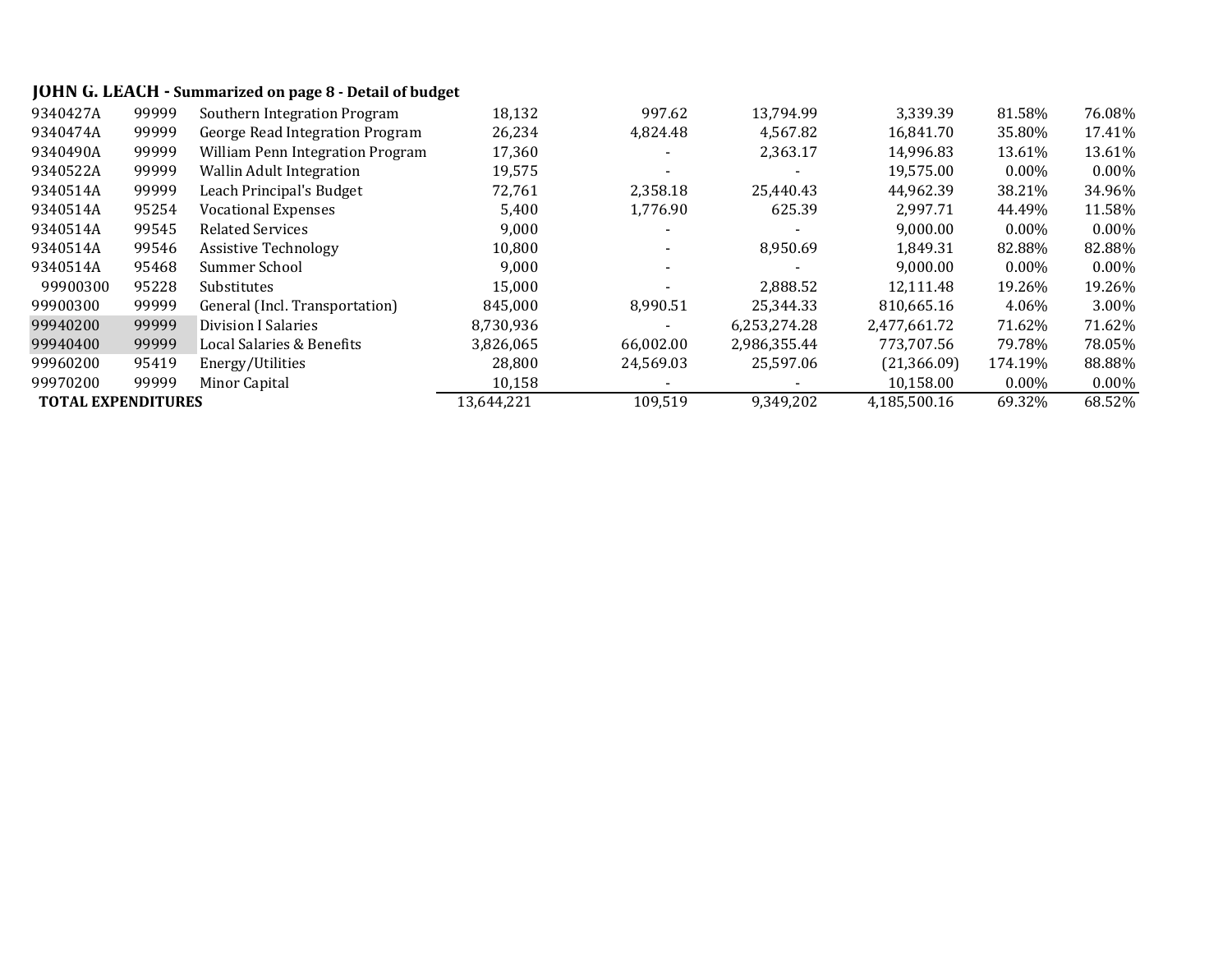Colonial SCHOOL DISTRICT

### **COLONIAL SCHOOL DISTRICT BUDGET VARIANCE REPORT FISCAL YEAR 2021 as of March 2021 LOCAL TAX COLLECTIONS**

|                        | <b>Current</b> | <b>Debt</b>    |                |              |
|------------------------|----------------|----------------|----------------|--------------|
| <b>Month</b>           | <b>Expense</b> | <b>Service</b> | <b>Tuition</b> | <b>MCI</b>   |
| July                   | 113,467.14     | 11,918.26      | 27,538.37      | 6,347.27     |
| August                 | 1,379,263.70   | 109,118.06     | 278,944.10     | 67,554.34    |
| September              | 5,625,354.33   | 503,429.41     | 1,289,557.76   | 312,125.42   |
| October                | 38,887,652.54  | 3,481,066.55   | 8,927,962.78   | 2,160,179.19 |
| November               | 553,984.40     | 47,260.97      | 120,639.55     | 29,228.32    |
| December               | 221,914.33     | 19,766.05      | 49,894.39      | 12,126.58    |
| January                | 497,688.34     | 53,561.45      | 136,222.49     | 33,037.82    |
| February               | 323,948.16     | 42,301.66      | 107,502.64     | 26,078.12    |
| March                  | 295,745.71     | 32,007.29      | 80,875.13      | 19,650.71    |
| April                  |                |                |                |              |
| May                    |                |                |                |              |
| June                   |                |                |                |              |
| Transfers to Leach     |                |                |                |              |
| Sr Citizen Prop Relief |                |                |                |              |
| <b>Total Collected</b> | 47,899,018.65  | 4,300,429.70   | 11,019,137.21  | 2,666,327.77 |
| <b>Budget</b>          | 48,254,989     | 4,384,546      | 11,248,629     | 3,181,063    |
| % Collected            | 99.26%         | 98.08%         | 97.96%         | 83.82%       |

Receipts are recorded in the month in which they are received.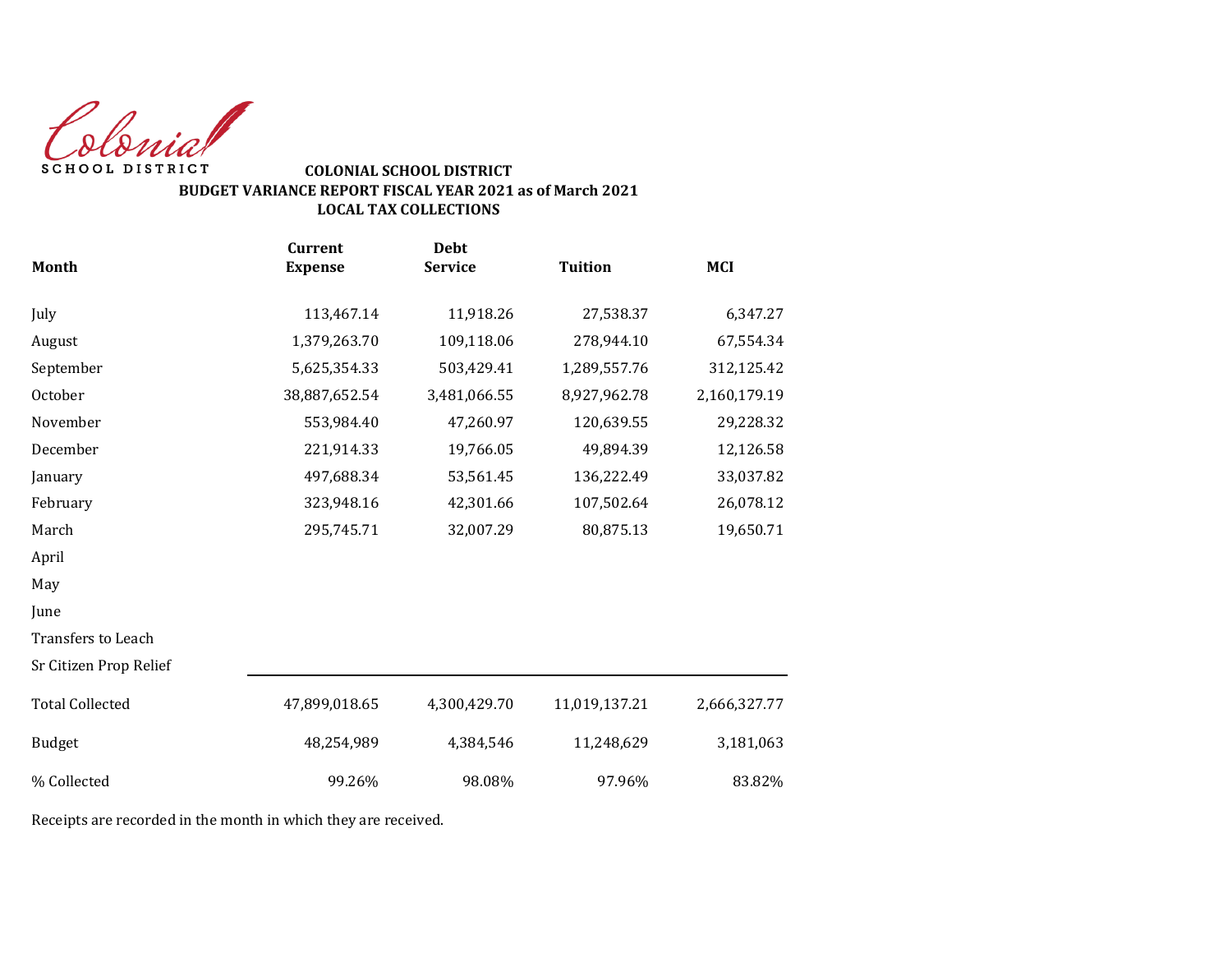

#### **COLONIAL SCHOOL DISTRICT COMPARISON OF LOCAL FUND PROPERTY TAX RECEIPTS FOR CURRENT OPERATIONS WITH THE PRIOR TWO FISCAL YEARS**

| Month                       | <b>Fiscal Year 2019</b> | <b>Fiscal Year 2020</b> | <b>Fiscal Year 2021</b> |
|-----------------------------|-------------------------|-------------------------|-------------------------|
| July                        | 77,195.64               | 28,036.81               | 113,467.14              |
| August                      | 551,051.59              | 979,008.51              | 1,379,263.70            |
| September                   | 5,042,786.51            | 6,045,626.70            | 5,625,354.33            |
| October                     | 39,470,274.25           | 38,434,095.70           | 38,887,652.54           |
| November                    | 973,592.92              | 649,865.52              | 553,984.40              |
| December                    | 356,878.57              | 277,872.51              | 221,914.33              |
| January                     | 195,603.77              | 170,989.00              | 497,688.34              |
| February                    | 134,265.50              | 159,408.88              | 323,948.16              |
| March                       | 241,167.37              | 272,063.86              | 295,745.71              |
| April                       | 129,089.72              | 93,456.86               |                         |
| May                         | 98,109.95               | 107,775.26              |                         |
| June                        | 97,336.04               | 104,933.93              |                         |
| Senior Citizens' Tax Rebate | 1,130,131.81            | 1,137,985.58            |                         |
| Year To Date Receipts       | \$48,497,483.64         | 48,461,119.12           | 47,899,018.65           |
| Projected Tax Receipts      | \$46,281,607            | \$47,084,564            | 48,254,989              |
| % of Annual Tax Collections | 104.79%                 | 102.92%                 | 99.26%                  |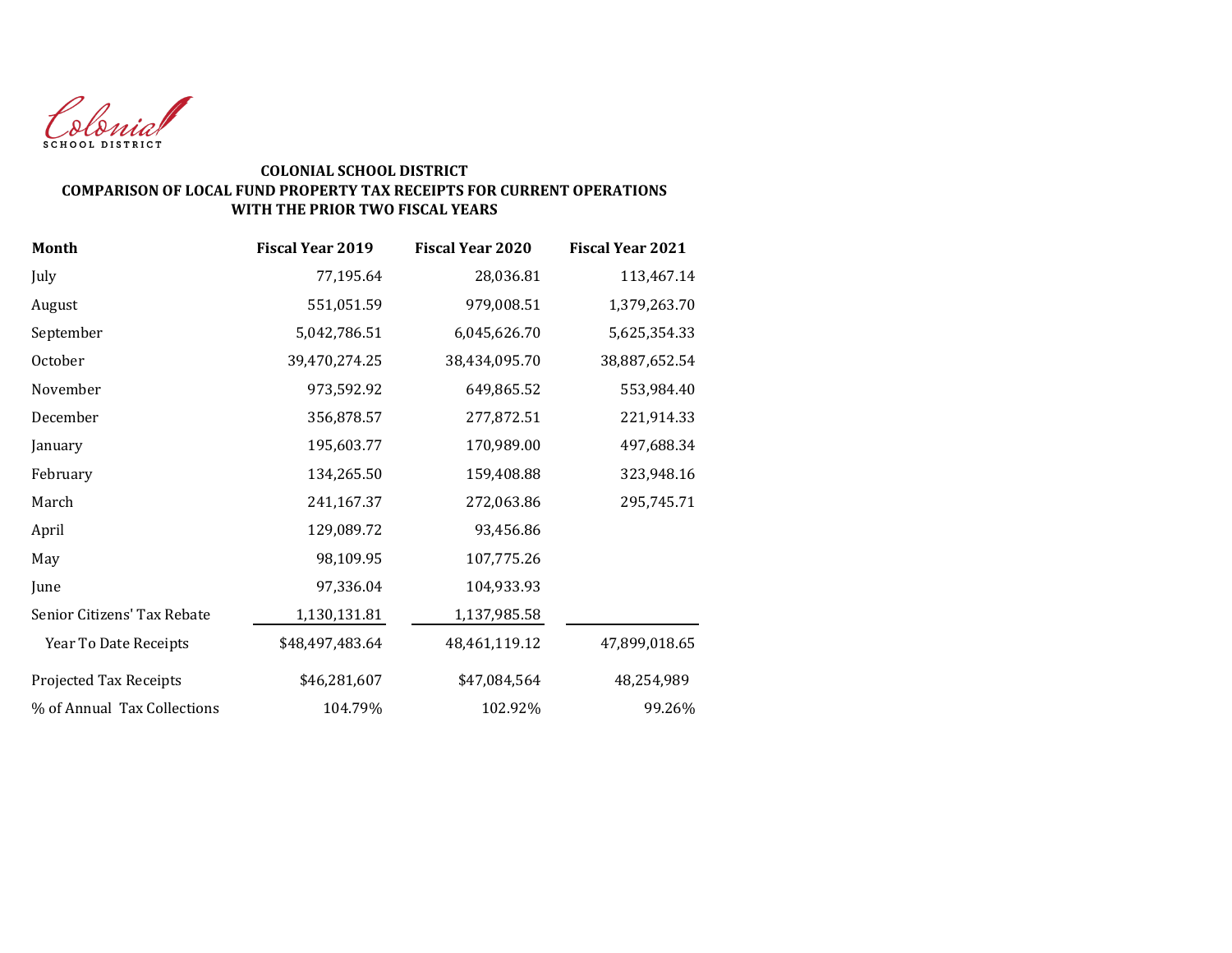Clevial **SCHOOL DISTRICT** 

#### **COLONIAL SCHOOL DISTRICT BUDGET VARIANCE REPORT FISCAL YEAR 2021 as of March 2021 CREDIT CARD PURCHASES**

Credit cards are issued to Colonial employees under special circumstances and only with the approval of the CFO and Superintendent. Cards are used when Purchase orders and/or checks are not accepted or feasible and for travel.

|                                | <b>Name</b>              | <b>Trans Date</b> | <b>Merchant</b>                     | Amount         | <b>Description</b>          |
|--------------------------------|--------------------------|-------------------|-------------------------------------|----------------|-----------------------------|
| <b>Nutrition Supervisor</b>    | Angelucci, A Paula       |                   | 3/2/2021 WALMART.COM AA             | \$             | 23.51 Supplies              |
|                                | Angelucci, A Paula       |                   | 3/3/2021 WALMART.COM AA             | \$             | $(3.90)$ Refund             |
|                                | Angelucci, A Paula       |                   | 3/10/2021 AMZN MKTP US*AV3PD6I03    | \$             | 419.80 Supplies             |
|                                | Angelucci, A Paula       |                   | 3/11/2021 PARTS TOWN                |                | 211.72 Supplies             |
|                                | Angelucci, A Paula       |                   | 3/15/2021 RESTAURANTSTORE.COM       | \$             | 746.45 Supplies             |
|                                | Angelucci, A Paula       |                   | 3/17/2021 RESTAURANTSTORE.COM       | \$             | 866.13 Supplies             |
|                                | Angelucci, A Paula       |                   | 3/17/2021 AMZN MKTP US*M57FD2B53    | \$             | 52.95 Supplies              |
|                                | Angelucci, A Paula       |                   | 3/17/2021 AMZN MKTP US*JF5256Z03    | \$             | 24.99 Supplies              |
|                                | Angelucci, A Paula       |                   | 3/19/2021 RESTAURANTSTORE.COM       | \$             | 269.58 Supplies             |
|                                | Angelucci, A Paula       |                   | 3/24/2021 THE HOME DEPOT #1605      |                | 499.00 Supplies             |
| <b>Chief Financial Officer</b> | Falcon, Emily M.         |                   | 3/7/2021 DOCSKETCH E-SIGNATURE      | \$             | 270.00 E signature software |
| <b>Business Office</b>         | Lockley, Jazmine La'rell |                   | 3/1/2021 NATIONAL COUNCIL OF SUPER  | \$             | 350.00 Registration         |
| (Districtwide travel)          | Lockley, Jazmine La'rell |                   | 3/1/2021 NATIONAL COUNCIL OF SUPER  | \$             | 350.00 Registration         |
|                                | Lockley, Jazmine La'rell | 3/3/2021 DECTFL   |                                     | \$             | (30.00) Refund              |
|                                | Lockley, Jazmine La'rell |                   | 3/3/2021 WAVE - *LEARN PLAY THRIVE  |                | 1,506.00 Registration       |
|                                | Lockley, Jazmine La'rell |                   | 3/9/2021 ACCUTRAIN CORPORATION      | \$             | 1,942.68 Registration       |
|                                | Lockley, Jazmine La'rell |                   | 3/9/2021 EVENT* CARNEGIE FOUNDA     |                | 5,640.00 Registration       |
|                                | Lockley, Jazmine La'rell |                   | 3/10/2021 EVENT* CARNEGIE FOUNDA    | \$<br>5,245.00 | Registration                |
|                                | Lockley, Jazmine La'rell |                   | 3/12/2021 PYRAMID EDUCATIONAL CONS  | \$<br>49.00    | Registration                |
|                                | Lockley, Jazmine La'rell |                   | 3/16/2021 IN *BRIGHT MORNING CONSUL | \$<br>3,465.00 | Registration                |
|                                | Lockley, Jazmine La'rell |                   | 3/17/2021 NATIONAL COUNCIL OF SUPER | \$<br>350.00   | Registration                |
|                                | Lockley, Jazmine La'rell |                   | 3/18/2021 TEACH YOUR HEART OUT      | \$<br>150.00   | Registration                |
|                                | Lockley, Jazmine La'rell |                   | 3/18/2021 TEACH YOUR HEART OUT      | \$<br>150.00   | Registration                |
|                                | Lockley, Jazmine La'rell |                   | 3/22/2021 DAVIDSON COLLEGE BUSINESS | \$<br>650.00   | Registration                |
|                                | Lockley, Jazmine La'rell |                   | 3/25/2021 SHAPE AMER-CNV            | \$<br>355.00   | Registration                |
|                                | Lockley, Jazmine La'rell |                   | 3/25/2021 ACCUTRAIN CORPORATION     | 6,655.00       | Registration                |
|                                | Lockley, Jazmine La'rell |                   | 3/25/2021 CAESARS PLACE ADV RSVN    | \$             | 185.94 Registration         |
|                                | Lockley, Jazmine La'rell |                   | 3/25/2021 CAESARS PLACE ADV RSVN    | \$             | 185.94 Registration         |
|                                | Lockley, Jazmine La'rell |                   | 3/25/2021 CAESARS PLACE ADV RSVN    | \$             | 185.94 Registration         |
|                                | Lockley, Jazmine La'rell |                   | 3/25/2021 CAESARS PLACE ADV RSVN    | \$             | 185.94 Registration         |
|                                | Lockley, Jazmine La'rell |                   | 3/25/2021 CAESARS PLACE ADV RSVN    | \$             | 185.94 Registration         |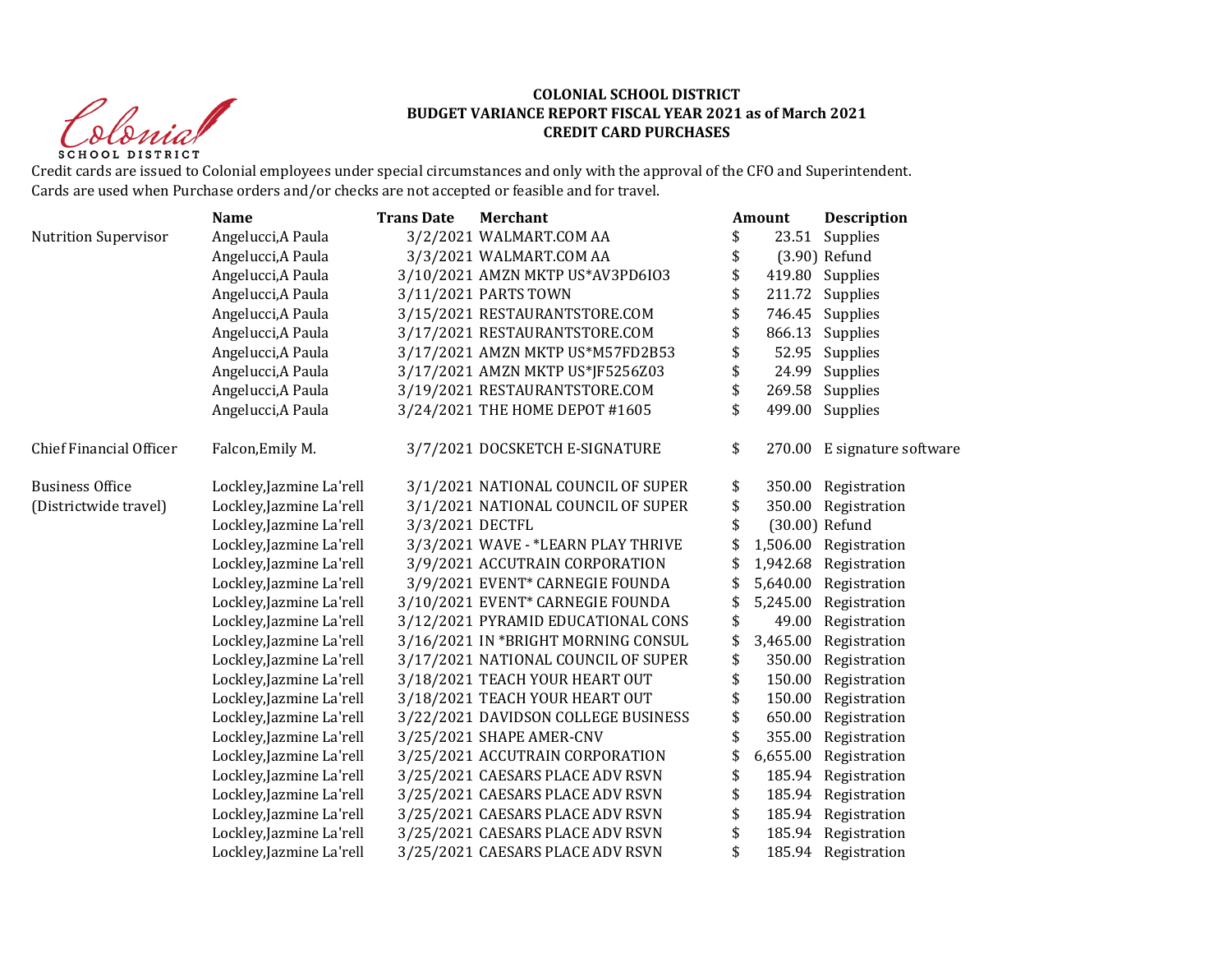|                                                    | Lockley, Jazmine La'rell | 3/25/2021 CAESARS PLACE ADV RSVN    | \$             | 185.94 Registration                    |
|----------------------------------------------------|--------------------------|-------------------------------------|----------------|----------------------------------------|
|                                                    | Lockley, Jazmine La'rell | 3/25/2021 CAESARS PLACE ADV RSVN    | \$             | 185.94 Registration                    |
|                                                    | Lockley, Jazmine La'rell | 3/25/2021 CAESARS PLACE ADV RSVN    | \$             | 185.94 Registration                    |
|                                                    | Lockley, Jazmine La'rell | 3/27/2021 NSPRA                     | \$             | 675.00 Registration                    |
| <b>Business Office</b>                             | Miller, Cindy L          | 3/1/2021 EMA*EMMA EMAIL MARKETING   | \$             | 132.00 Marketing                       |
| (Districtwide purchases)                           | Miller, Cindy L          | 3/4/2021 SSC - MIDDLETOWN, DE SERV  | \$             | 47.25 Supplies                         |
|                                                    | Miller, Cindy L          | 3/6/2021 AMZN MKTP US*TI6XT0HP3     | \$             | 164.95 Supplies                        |
|                                                    | Miller, Cindy L          | 3/7/2021 DNH*GODADDY.COM            | 18.17          | Marketing                              |
|                                                    | Miller, Cindy L          | 3/10/2021 PAYPAL *HOME DEPOT        | \$<br>854.99   | Supplies                               |
|                                                    | Miller, Cindy L          | 3/17/2021 SSC - MIDDLETOWN, DE SERV | \$<br>361.77   | Supplies                               |
|                                                    | Miller, Cindy L          | 3/17/2021 STICKER MULE              | \$             | 19.00 Supplies                         |
|                                                    | Miller, Cindy L          | 3/17/2021 INDEED                    | \$             | 503.68 Recruitment                     |
|                                                    | Miller, Cindy L          | 3/29/2021 DDOE EDUCATOR CONFERENCE  | \$             | 75.00 Registration                     |
|                                                    | Miller, Cindy L          | 3/31/2021 FACEBK VAHT647ZW2         | \$             | 32.19 Marketing                        |
|                                                    | Miller, Cindy L          | 3/31/2021 FACEBK ZRTXUZSS92         | \$<br>5.77     | Marketing                              |
|                                                    | Miller, Cindy L          | 3/31/2021 INTERNATIONAL TRANSACTION | \$<br>2.70 Fee |                                        |
|                                                    | Miller, Cindy L          | 3/31/2021 TIME.LY                   | \$             | 179.88 Marketing                       |
| <b>Business Office</b><br>(Districtwide purchases) | Papanicolas, Leslie Fay  | 3/21/2021 TESOL INTERNATIONAL ASSOC | \$             | 230.00 Registration                    |
| <b>Technology Supervisor</b>                       | Smallwood, Philip Lee    | 3/1/2021 DIGITALOCEAN.COM           |                | 56.76 Website                          |
|                                                    | Smallwood, Philip Lee    | 3/6/2021 AMZN MKTP US*1N0Y91RH3     | \$             | 118.87 Supplies                        |
|                                                    | Smallwood, Philip Lee    | 3/7/2021 AMZN MKTP US*ZR6OQ2XL3     | \$             | 136.68 Supplies                        |
|                                                    | Smallwood, Philip Lee    | 3/7/2021 AMZN MKTP US*B70XP95A3     | \$             | 242.65 Supplies                        |
|                                                    | Smallwood, Philip Lee    | 3/9/2021 AMZN MKTP US*N68B33MK3     | \$             | 347.59 Supplies                        |
|                                                    | Smallwood, Philip Lee    | 3/10/2021 DEEPSPACESPARKLE          | \$             | 299.00 Marketing                       |
|                                                    | Smallwood, Philip Lee    | 3/12/2021 AMZN MKTP US*NE8LY6WR3    | \$             | 101.94 Supplies                        |
|                                                    | Smallwood, Philip Lee    | 3/25/2021 TEAMVIEWER.COM            |                | 2,658.00 Remote PC management software |
|                                                    |                          | <b>TOTAL</b>                        | \$38,959.27    |                                        |